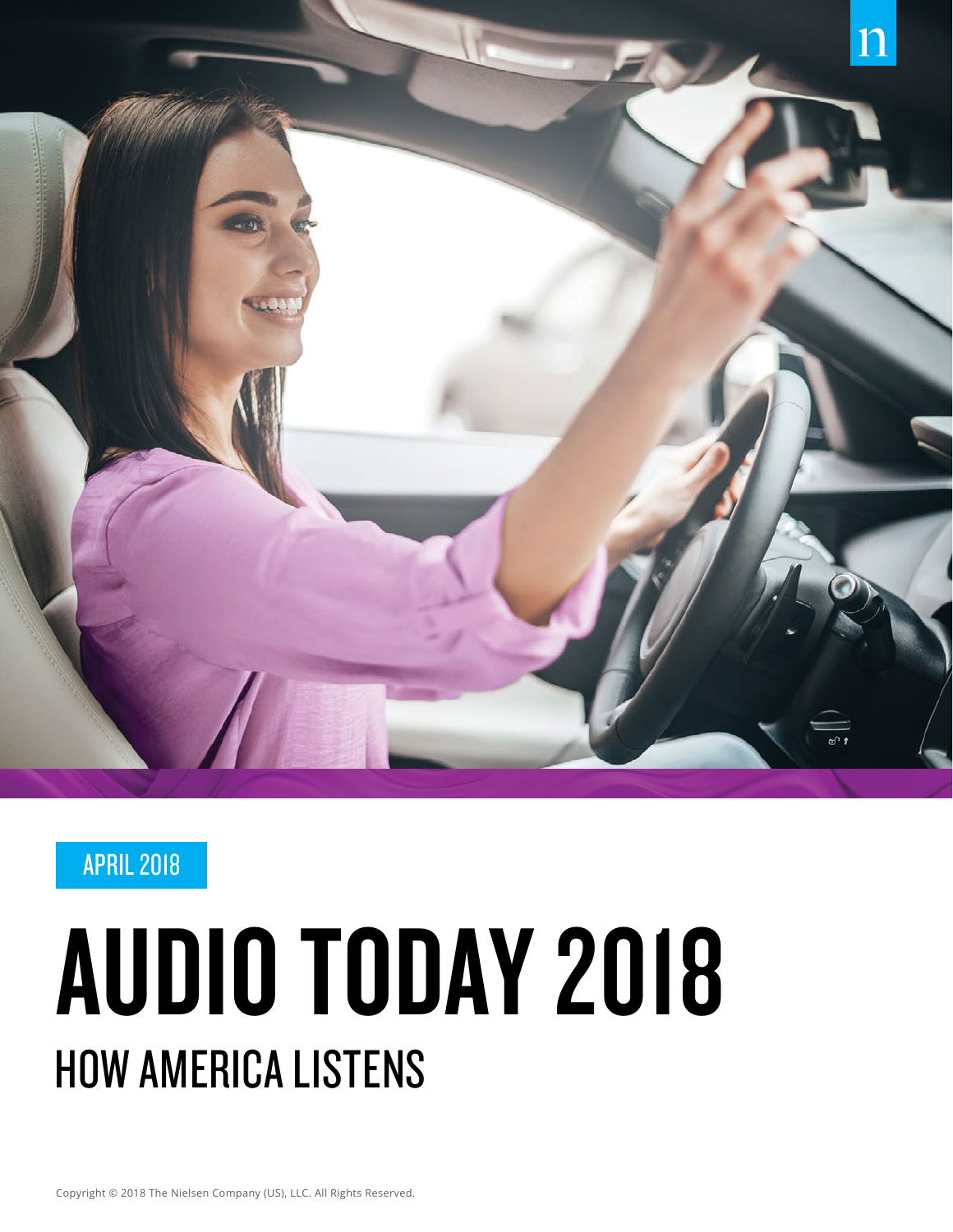

BRAD KELLY, MANAGING DIRECTOR NIELSEN AUDIO

# WELCOME

Technology trends are a bit like fashion trends. They come and go – oftentimes long forgotten after the craze ends (remember tie dye?). But there's one notable exception to the technology/fashion trend rule in the media world – broadcast radio. AM/FM radio is the blue blazer of the media universe. Who would have believed 100 years after its debut AM/FM radio would continue to top the charts as the medium that reaches more consumers each week than any other.

Audio plays a central role in the daily lives of hundreds of millions of consumers. Broadcast radio specifically continues to profoundly enrich the lives of listeners and create value for advertisers. Each week, more Americans tune into AM/FM radio (93%) than watch television, or use smartphones, tablets or computers. At the same time, digital streaming offers consumers even more ways to listen across many of those same devices.



## 270 MILLION AMERICANS 6+ LISTEN TO RADIO EACH WEEK\*

By all accounts audio-based media is in the midst of a new age. In today's harried, time-starved world, compelling audio content and expanding delivery options are helping drive consumer usage. Audio-based news and entertainment lend themselves well to the multi-tasking reality of modern day life. At work, in the car, at the office, on the way to the store, audio is the preferred companion to Americans on the move in 2018.

Let's talk specifics: According to Nielsen's ratings data comparing adults 18+, AM/FM radio continues to reach more people each week than any other medium in the U.S. at 228.5 million consumers, compared with 216.5 million for TV (live, DVR and time-shifted), 203.8 million for app/web on a smartphone, and 127.6 million for video on a smartphone. Looking at the audio landscape, broadcast radio's weekly reach of 228.5 million also outpaces the 68.5 million for streaming audio, 35.7 million using satellite radio and 21.9 million consuming podcasts.

Radio plays a special role in our culture. Its audiences are as varied and diverse as our national makeup. All generations, demographics and ethnicities are tuning in. That fact has not gone unnoticed by the big national brands. Billion dollar advertisers are re-discovering the power of radio and how it can augment, supplement and amplify their media mix. New ad dollars are flowing to the medium, and major national brand names that have been absent from commercial radio for decades can once again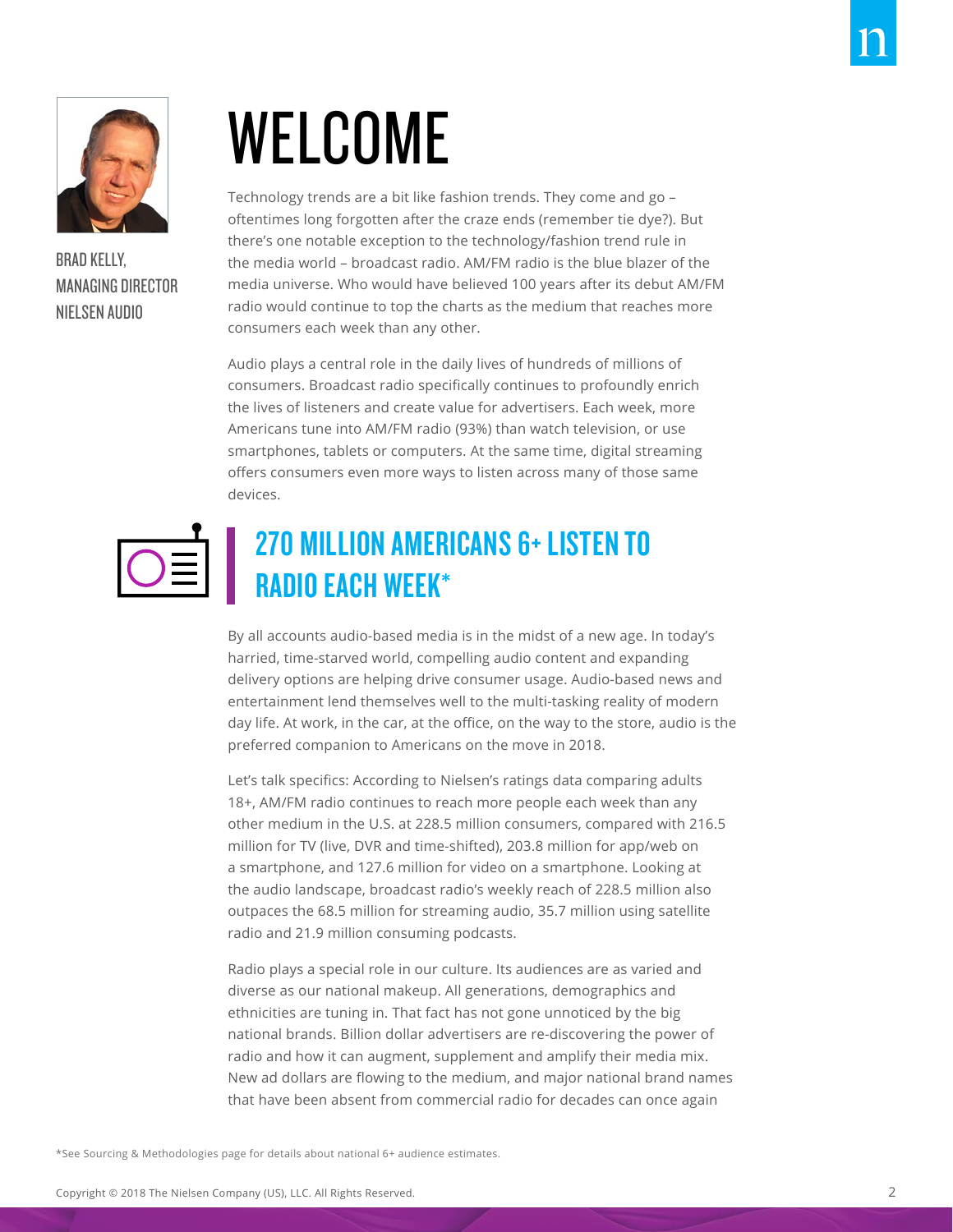be heard on the air – further evidence that we are entering into an age of "reawakening" about what radio has to offer both the general consumer public, and the ad community.

Welcome to the 2018 Audio Today Report, Nielsen's snapshot of the listening landscape. We hope this report will provide you with some new and unique insights into when, where, and how people listen – both on the radio and across various platforms and devices. And who knows, we may even dispel a few myths along the way about how some of the more "fashionable" media stack up against your old reliable companion, AM/FM radio.

Enjoy.

ISRA BRAD

PS: Be sure to check out Nielsen Audio's podcast *"A Guided Tour of Radio",*  now available on Soundcloud, for editorial comment and additional insights into radio and audio today.

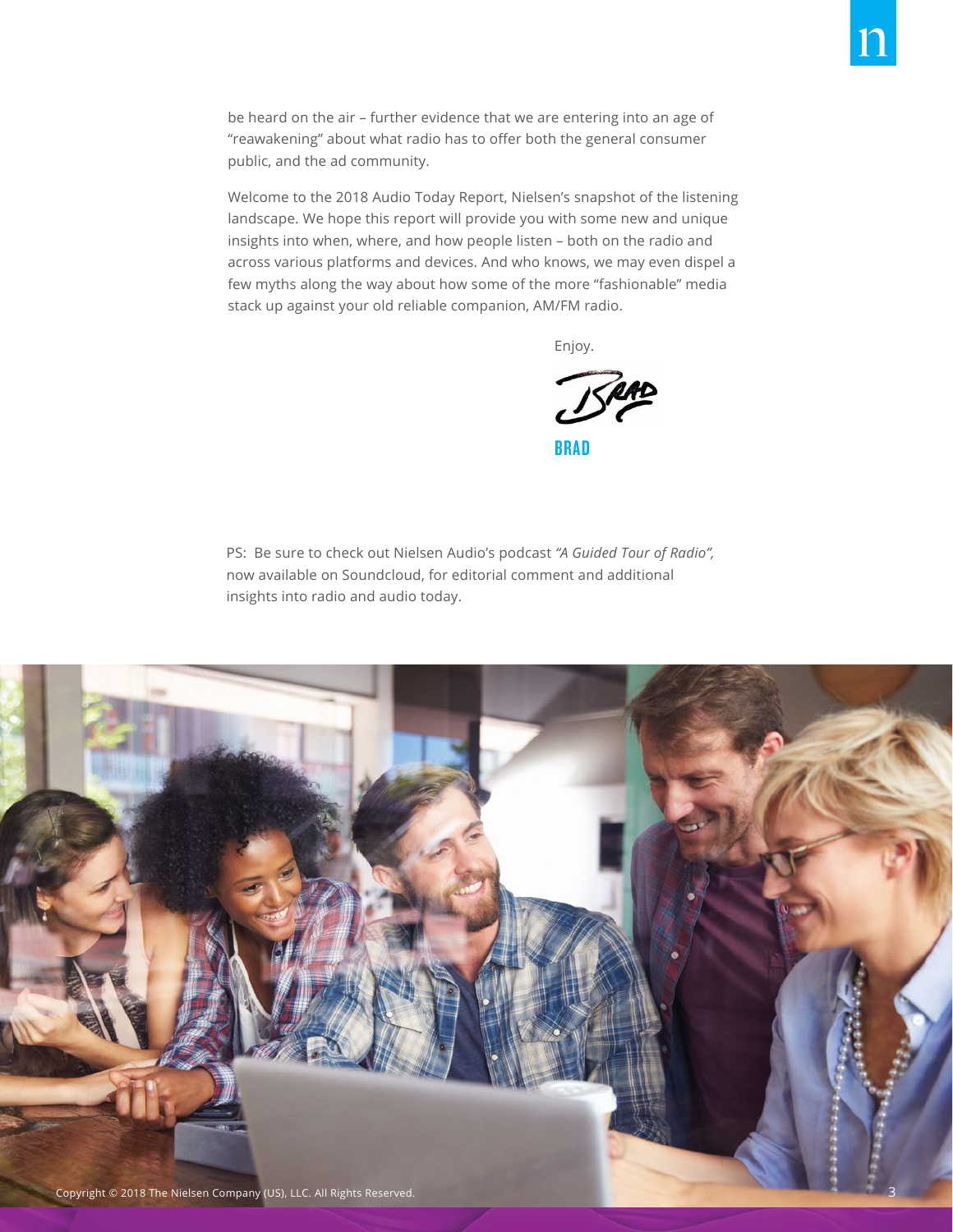## COMPARING WEEKLY REACH

RADIO CONTINUES TO REACH MORE AMERICANS EACH WEEK THAN ANY OTHER PLATFORM.

### WEEKLY U.S. REACH (PERCENT OF POPULATION)



Source: Nielsen Comparable Metrics Report Q2 2017. Adults =  $P18+$ TV = Live + DVR/Timeshifted TV

TV Connected Devices = DVD, Game console, Multimedia Device, VCR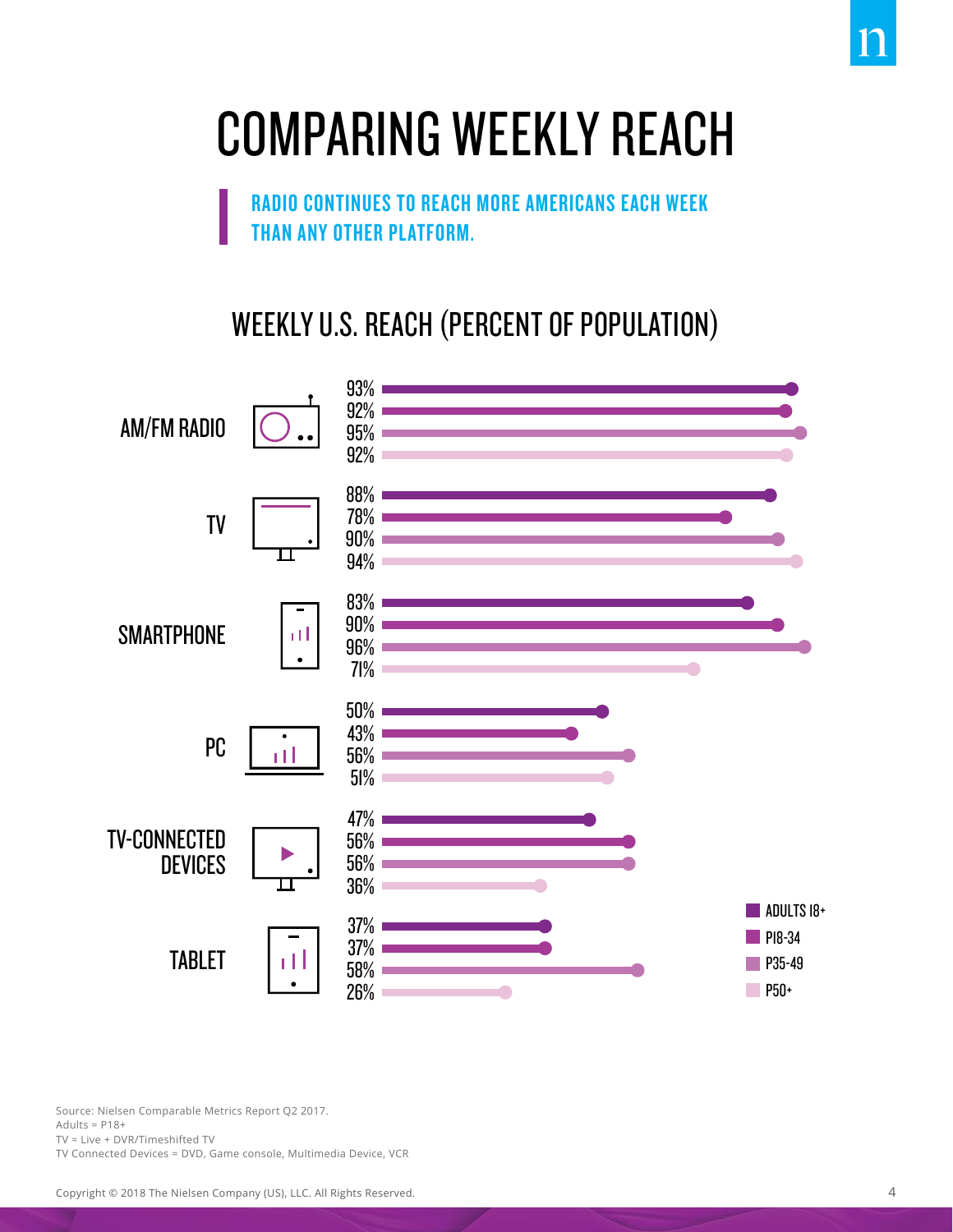## COMPARING MONTHLY REACH

Monthly metrics are commonplace in assessing the digital media world, and Nielsen's Total Audience Report series allows us to compare radio to different types of websites on level ground. This chart details the monthly reach of AM/FM radio and different types of websites grouped by function, courtesy of Nielsen Scarborough.

## MONTHLY U.S. REACH (NUMBER OF USERS 18+)



#### *Search Sites include Google, Yahoo, AOL, Bing and others*

*Social Media Sites include Facebook, Snapchat, Instagram, Twitter and others*

*E-Commerce Sites include Amazon, eBay, Craigslist and others*

*Video Sites include YouTube, Netflix and others*

*News Sites include CNN, FOXNews, NBCNews and others*

*Sports Sites include ESPN, MLB, NFL, PGA Tour, UFC and others*

## MONTHLY USERS BY MEDIUM

|                   | lO≣<br>AM/FM<br><b>RADIO</b> | π<br>LIVE+DVR<br>TV | Ī.<br>$\mathbf{1}$<br>APP+WEB ON A<br><b>SMARTPHONE</b> | пH<br><b>INTERNET ON A</b><br><b>COMPUTER</b> | $\bullet\bullet\bullet$<br>$\bullet$<br><b>MULTIMEDIA</b><br><b>DEVICE</b> | ڭى<br><b>GAME</b><br><b>CONSOLE</b> |
|-------------------|------------------------------|---------------------|---------------------------------------------------------|-----------------------------------------------|----------------------------------------------------------------------------|-------------------------------------|
| <b>ADULTS 18+</b> | 242,771,927                  | 229,960,000         | 207,659,000                                             | 160,095,000                                   | 97,628,000                                                                 | 55,610,000                          |
| P18-34            | 71,606,398                   | 64,663,000          | 68,165,000                                              | 44,211,000                                    | 34,216,000                                                                 | 28,142,000                          |
| P35-49            | 59,575,224                   | 57,523,000          | 59,219,000                                              | 45,093,000                                    | 29,675,000                                                                 | 17,973,000                          |
| P50+              | 112,961,348                  | 107,775,000         | 80,276,000                                              | 70,791,000                                    | 33,735,000                                                                 | 9.495.000                           |

Source: Nielsen RADAR 136, March 2018 (Continental US) + Nielsen National Regional Database, Fall 2017 (Alaska & Hawaii). Nielsen Total Audience Report, Q2 2017. Multimedia Device = Viewing on Apple TV, Roku, Google Chromecast, Amazon Fire TV, Smartphone, Computer/Laptop, etc. connected to television. Nielsen Scarborough USA+ Release 2 2017, Total (Jun 2016 - Nov 2017)

\*See Sourcing & Methodologies page for full list of responses in each group.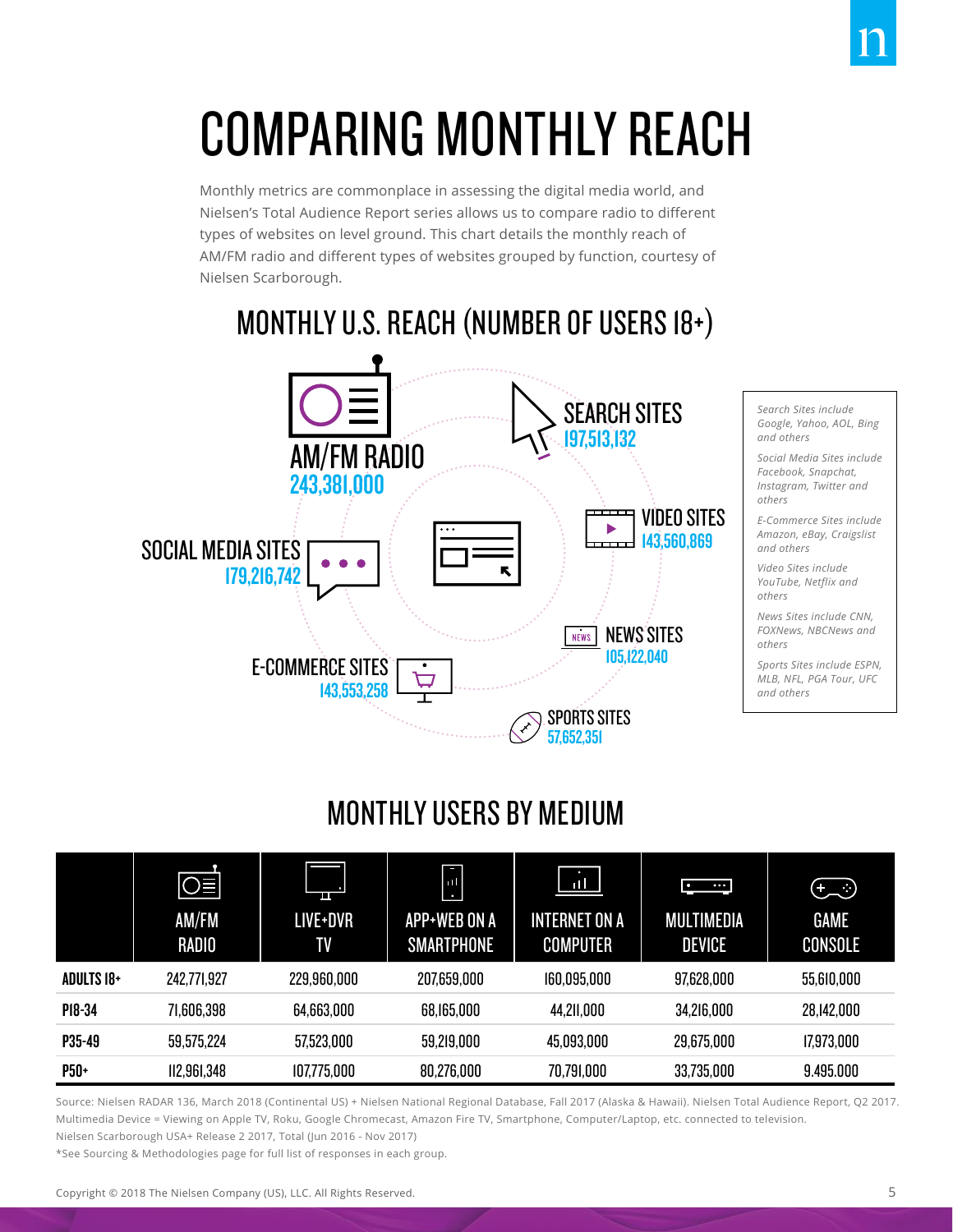

## AM/FM RADIO ACROSS GENERATIONS, ETHNICITIES & DEMOGRAPHICS

As America's top reach medium, radio is both mass appeal and also diverse when considering how many listeners tune in across different segments of our population.

| <b>MILLENNIALS (AGES 18-34)</b>                          | <b>GENERATION X (AGES 35-54)</b>                                 | <b>BOOMERS (AGES 55-64)</b>                                   |  |
|----------------------------------------------------------|------------------------------------------------------------------|---------------------------------------------------------------|--|
| <b>MONTHLY REACH</b><br>71,606,398<br>97% OF MILLENNIALS | <b>MONTHLY REACH</b><br>$\frac{80,555,896}{\frac{98\%0F\,GENX}}$ | <b>MONTHLY REACH</b><br>$\sqrt{41,231,685}$<br>99% OF BOOMERS |  |
| <b>TOP 3 FORMATS (AUDIENCE SHARE)</b>                    | <b>TOP 3 FORMATS (AUDIENCE SHARE)</b>                            | <b>TOP 3 FORMATS (AUDIENCE SHARE)</b>                         |  |
|                                                          |                                                                  |                                                               |  |
|                                                          | 2 <sup>1</sup>                                                   |                                                               |  |
| <b>3 URBAN CONTEMPORARY</b> 6.7%                         |                                                                  |                                                               |  |

Source: Nielsen RADAR 136, March 2018 (Continental US) + Nielsen National Regional Database, Fall 2017 (Alaska & Hawaii). Mon-Sun Mid-Mid. Monthly Cume Audience and AQH Share. See Sourcing & Methodologies page for details about monthly radio estimates.

How-to-read: Audience share is based on the Average Quarter-Hour (AQH) share for each format on a national basis among each generation, ethnicity and demographic. It calculates the percent of total radio listening among each group to each format. Among Millennials, 15.6% of all radio use goes to the Country format, and so on.

AC stands for Adult Contemporary | CHR stands for Contemporary Hit Radio | Country = Country + New Country Adult Contemporary (AC) = Adult Contemporary + Soft Adult Contemporary News/Talk = News/Talk/Information + Talk/Personality and includes both commercial and non-commercial stations

Copyright © 2018 The Nielsen Company (US), LLC. All Rights Reserved. 6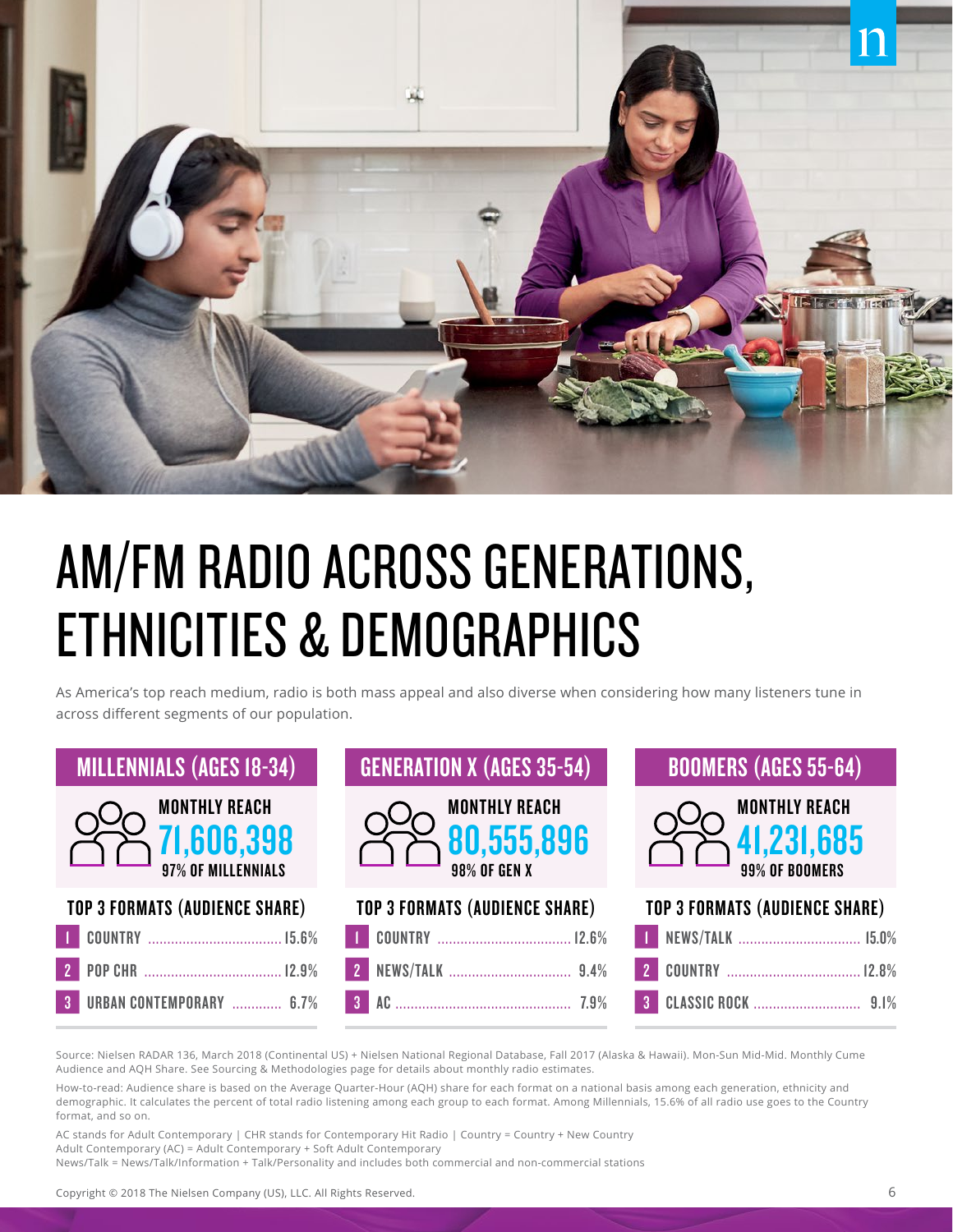

#### TOP 3 FORMATS (AUDIENCE SHARE)

### BLACKS 12+



#### TOP 3 FORMATS (AUDIENCE SHARE) 1 URBAN AC ................................... 29.3%

| 2 URBAN CONTEMPORARY  20.7% |
|-----------------------------|
| <b>3</b> RHYTHMIC CHR  6.7% |

#### HISPANICS 12+



#### TOP 3 FORMATS (AUDIENCE SHARE)

| <b>T</b> MEXICAN REGIONAL  16.2%             |  |
|----------------------------------------------|--|
| 2 SPANISH CONTEMPORARY + SPANISH HOT AC 9.6% |  |
|                                              |  |

## ADULTS 18-49 MONTHLY REACH



#### TOP 3 FORMATS (AUDIENCE SHARE)

| <b>WOMEN 18-49</b>                                             |
|----------------------------------------------------------------|
| <b>MONTHLY REACH</b><br><b>65,945,492</b><br>98% OF POPULATION |
| <b>TOP 3 FORMATS (AUDIENCE SHARE)</b>                          |
| <b>COUNTRY</b><br>15.0%                                        |

| <b>MEN 18-49</b>                                        |                  |      |
|---------------------------------------------------------|------------------|------|
| <b>MONTHLY REACH</b><br>65,650,688<br>99% OF POPULATION |                  |      |
| <b>TOP 3 FORMATS (AUDIENCE SHARE)</b>                   |                  |      |
|                                                         | <b>COUNTRY</b>   |      |
|                                                         | <b>NEWS/TALK</b> | 8.5% |
| 3                                                       |                  |      |

### ADULTS 25-54



#### TOP 3 FORMATS (AUDIENCE SHARE)



#### MEN 25-54



#### TOP 3 FORMATS (AUDIENCE SHARE)

Source: Nielsen RADAR 136, March 2018 (Continental US) + Nielsen National Regional Database, Fall 2017 (Alaska & Hawaii). Monthly Cume Audience and AQH Share. See Sourcing & Methodologies page for details about monthly radio estimates.

How-to-read: Audience share is based on the Average Quarter-Hour (AQH) share for each format on a national basis among each generation, ethnicity and demographic. It calculates the percent of total radio listening among each group to each format. Among Teens, 19.1% of all radio use goes to the Pop CHR format, and so on.

3 AC .............................................. 9.6%

AC stands for Adult Contemporary | CHR stands for Contemporary Hit Radio | Country = Country + New Country Adult Contemporary (AC) = Adult Contemporary + Soft Adult Contemporary News/Talk = News/Talk/Information + Talk/Personality and includes both commercial and non-commercial stations

Copyright © 2018 The Nielsen Company (US), LLC. All Rights Reserved. 7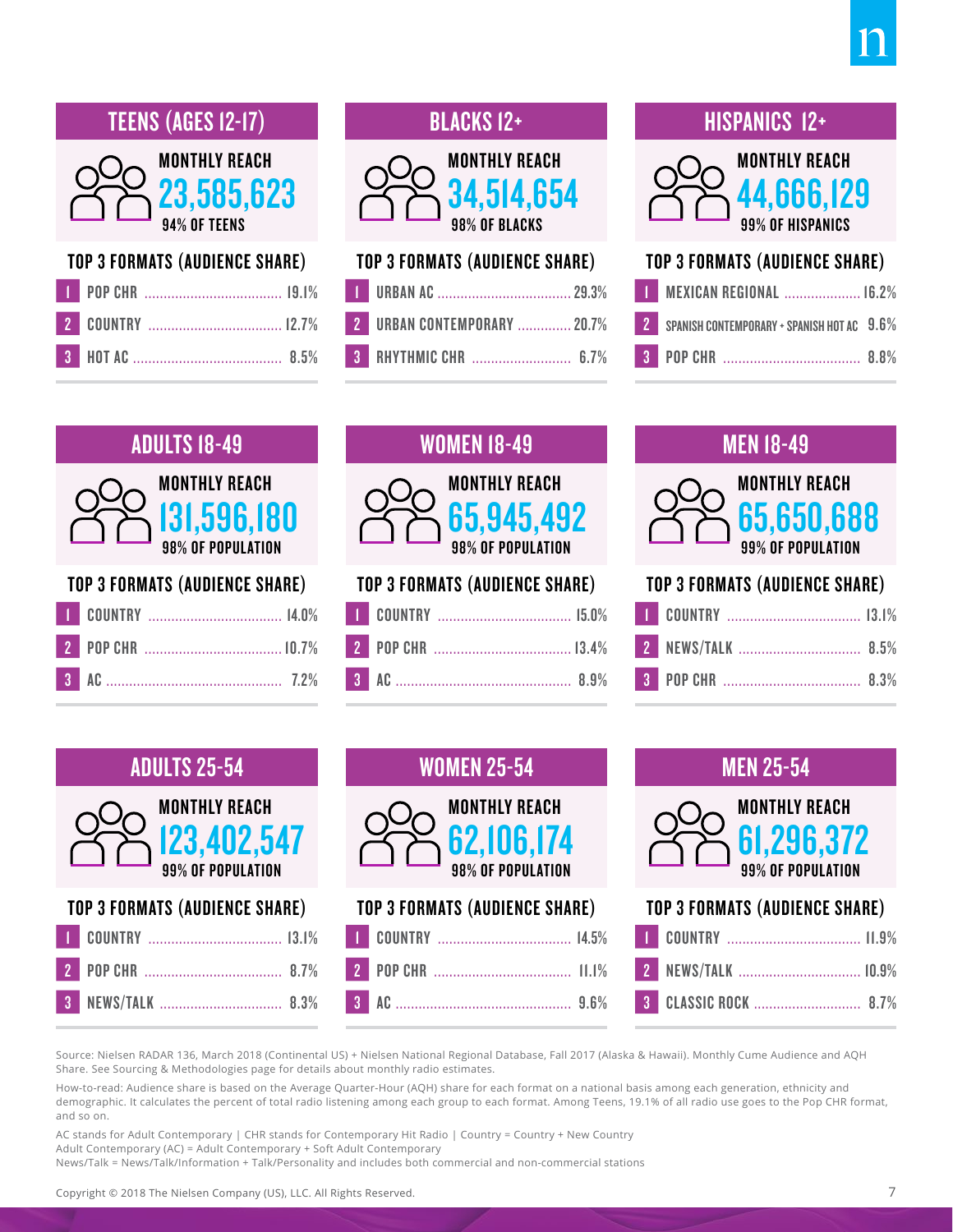## NETWORK RADIO REACHES A WIDE VARIETY OF AMERICANS

Network programming and services are radio's national currency: A large and diverse catalog of syndicated audio content which includes everything from 24-hour music channels to sports talk and political analysis, as well as some of the biggest personalities in radio.

The list of stations and affiliates that combine to represent the Network Radio audience is immense, and so is its audience.

## 94% OF RADIO LISTENERS TUNE TO A NETWORK-AFFILIATED STATION EVERY WEEK



#### BECAUSE THE MAJORITY OF RADIO LISTENERS ARE ALSO REACHED BY NETWORK AFFILIATES, THE NETWORK AUDIENCE CLOSELY MIRRORS THE TOTAL RADIO AUDIENCE. AFFILIATES, THE NETWORK AUDIENGE GEUSELT MIRRORS THE TUTAL RADIO AUDIENGE.



Source: Nielsen Audio National Regional Database (NRD), Fall 2017, Mon-Sun 5am-12mid, Weekly Cume, Composition Percents based on NW Total US PUR, NRRC Affiliate Lists dated August/September 2017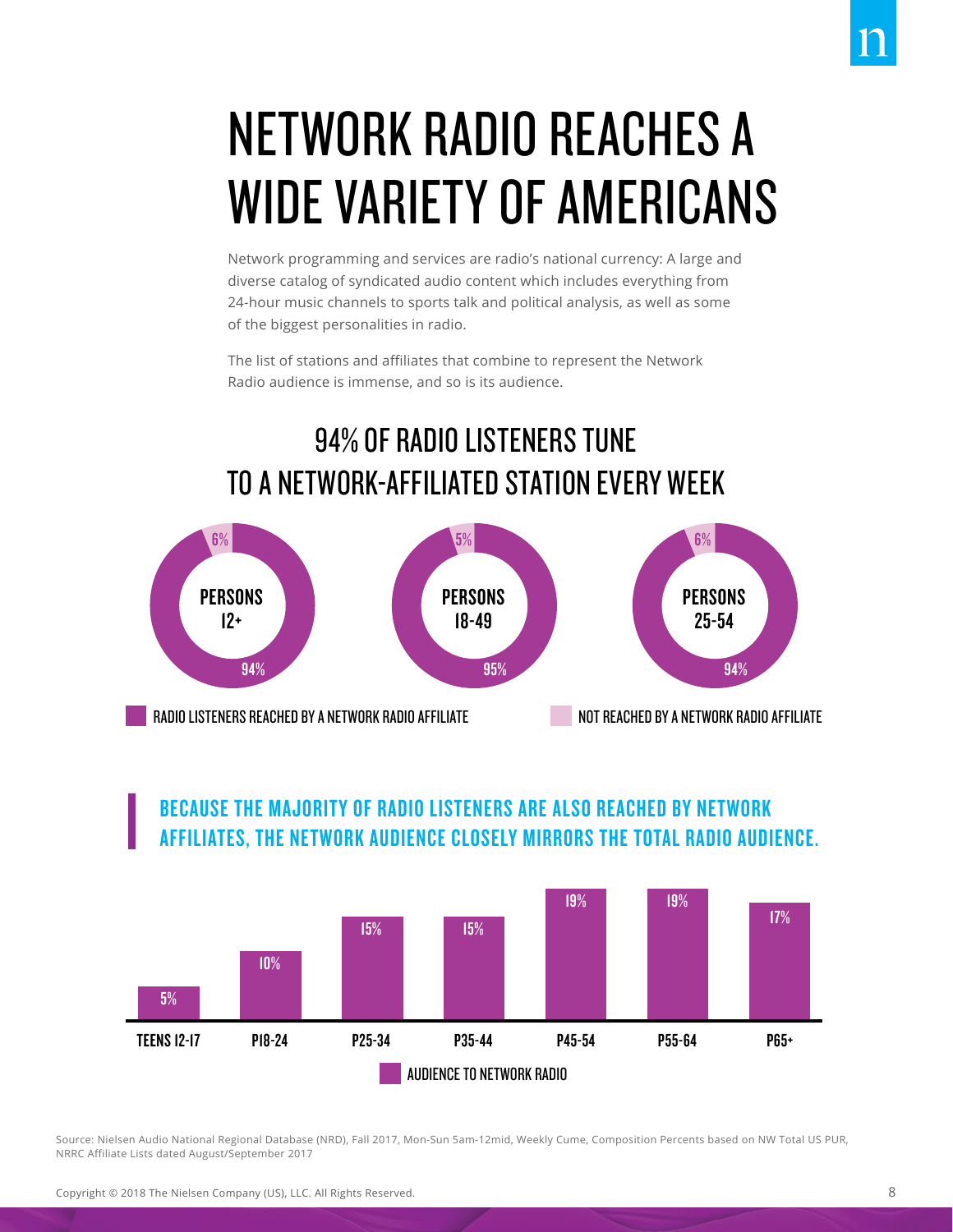## PODCASTS, MOVING

Podcasts continue to expand the audio landscape, with more and more variety available every single month. Over 30 million of us watch, listen to or download a podcast each month, and our smartphones are driving the surge in podcast popularity, becoming the favored device for usage.

### SMARTPHONES DRIVE PODCAST USAGE

*Which device have you used to watch, listen to or download a podcast in the past 30 days?*



Source: Nielsen Scarborough USA+ Release 2 Total trend, 2014 through 2017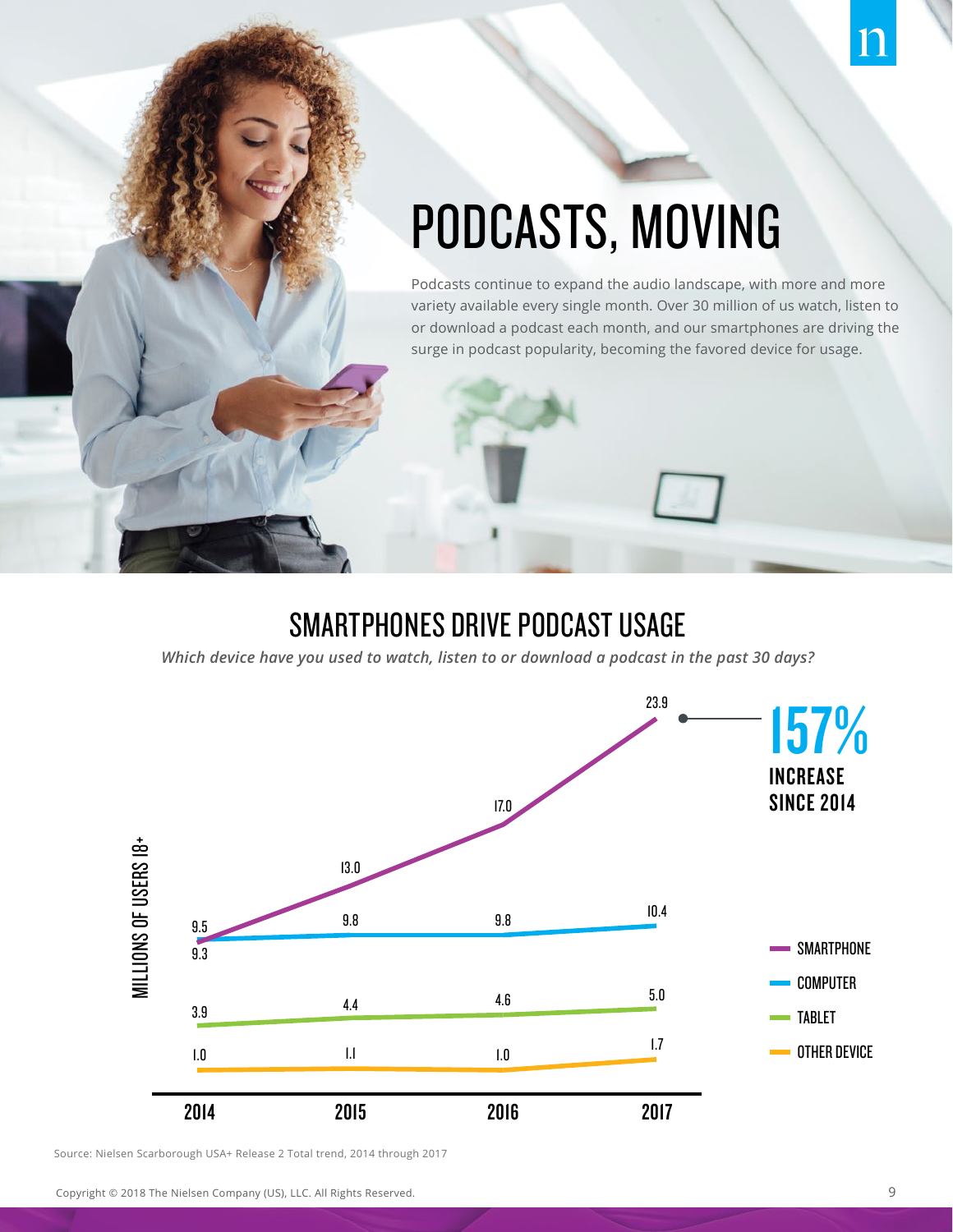

*What percent of each format's audience also listens to podcasts?*



## NATIONAL AVERAGE OF ALL AMERICAN 12.7%

Source: Nielsen Scarborough USA+ Release 2 2017, Total (Jun 2016 - Nov 2017)

How-to-read: 20.3% of Alternative format listeners also use podcasts each month. The average among all adults (18+) for this question (monthly podcast usage) is 12.7%.

AC stands for Adult Contemporary | CHR stands for Contemporary Hit Radio | Country = Country + New Country Adult Contemporary (AC) = Adult Contemporary + Soft Adult Contemporary News/Talk = News/Talk/Information + Talk/Personality and includes both commercial and non-commercial stations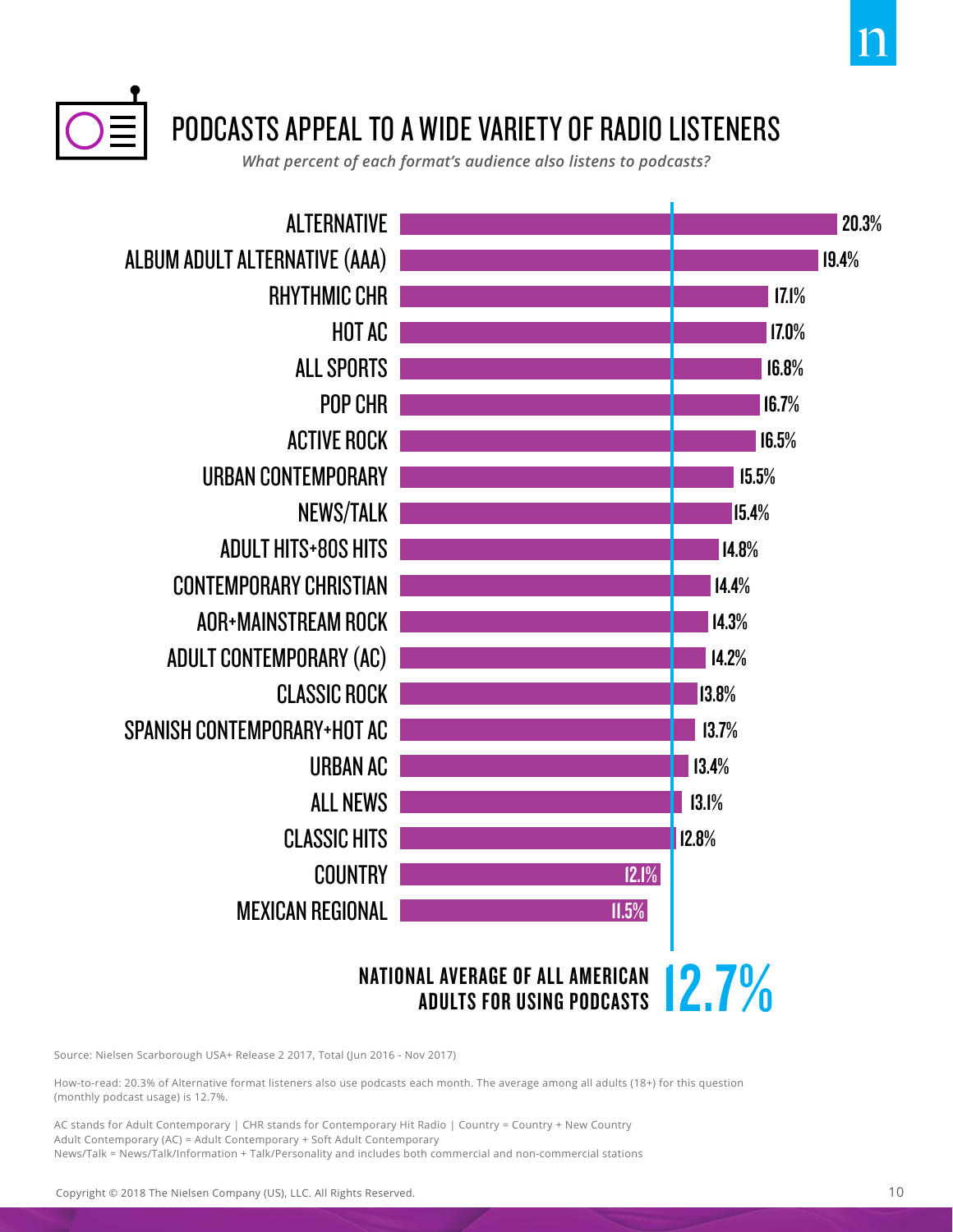

## AMERICA'S TOP FORMATS IN 2017 **1**



## RANKED BY SHARE OF TOTAL LISTENING (%)

#### INCLUDING THE MOST HEARD SONG IN 2017 AS CAPTURED BY NIELSEN BDSRADIO

| COUNTRY*                                                       | <b>ALL SPORTS</b>                                                                                               |
|----------------------------------------------------------------|-----------------------------------------------------------------------------------------------------------------|
| "Body Like A Back Road" by Sam Hunt                            | (844 Stations)                                                                                                  |
| NEWS/TALK** COMBINED                                           | <b>CONTEMPORARY CHRISTIAN</b>                                                                                   |
| (Commercial and Non-commercial)                                | "Even In" by Mercyme                                                                                            |
| <b>NEWS/TALK COMMERCIAL</b>                                    | URBAN CONTEMPORARY                                                                                              |
| (1670 Stations)                                                | "Humble" by Kendrick Lamar                                                                                      |
| ADULT CONTEMPORARY (AC)***                                     | RHYTHMIC CONTEMPORARY HIT RADIO (CHR)                                                                           |
| "Don't Wanna Know" by Maroon 5                                 | "Unforgettable" By French Montana                                                                               |
| Feat. Kendrick Lamar                                           | Feat. Swae Lee                                                                                                  |
| POP CONTEMPORARY HIT RADIO (CHR)                               | <b>MEXICAN REGIONAL</b>                                                                                         |
| "Shape Of You" by Ed Sheeran                                   | "Adios Amor" by Christian Nodal                                                                                 |
| <b>CLASSIC ROCK</b><br>"Sweet Emotion" by Aerosmith            | <b>ADULT HITS + 80s HITS</b><br>"Don't You (Forget About Me)" by<br><b>Simple Minds</b>                         |
| <b>CLASSIC HITS</b>                                            | <b>ALTERNATIVE</b>                                                                                              |
| "Don't Stop Believin"' by Journey                              | "Believer" by Imagine Dragons                                                                                   |
| HOT ADULT CONTEMPORARY (AC)                                    | <b>ACTIVE ROCK</b>                                                                                              |
| "Shape Of You" by Ed Sheeran                                   | (Format not calculated)                                                                                         |
| URBAN ADULT CONTEMPORARY (AC)<br>"Redbone" By Childish Gambino | ALBUM ORIENTED ROCK (AOR) +<br><b>MAINSTREAM ROCK</b><br>"Help" by Papa Roach                                   |
| <b>NEWS/TALK NON-COMMERCIAL</b><br>(437 Stations)              | SPANISH CONTEMPORARY + SPANISH HOT AC<br>"Despacito" by Luis Fonsi & Daddy Yankee<br><b>Feat. Justin Bieber</b> |
|                                                                |                                                                                                                 |

Source: Nielsen National Regional Database, Fall 2017, M-SU MID-MID, All listeners 12+, AQH Share \*Country = Country + New Country

\*\*News/Talk = News/Talk/Information + Talk/Personality

\*\*\*Adult Contemporary = Adult Contemporary + Soft Adult Contemporary Nielsen BDSradio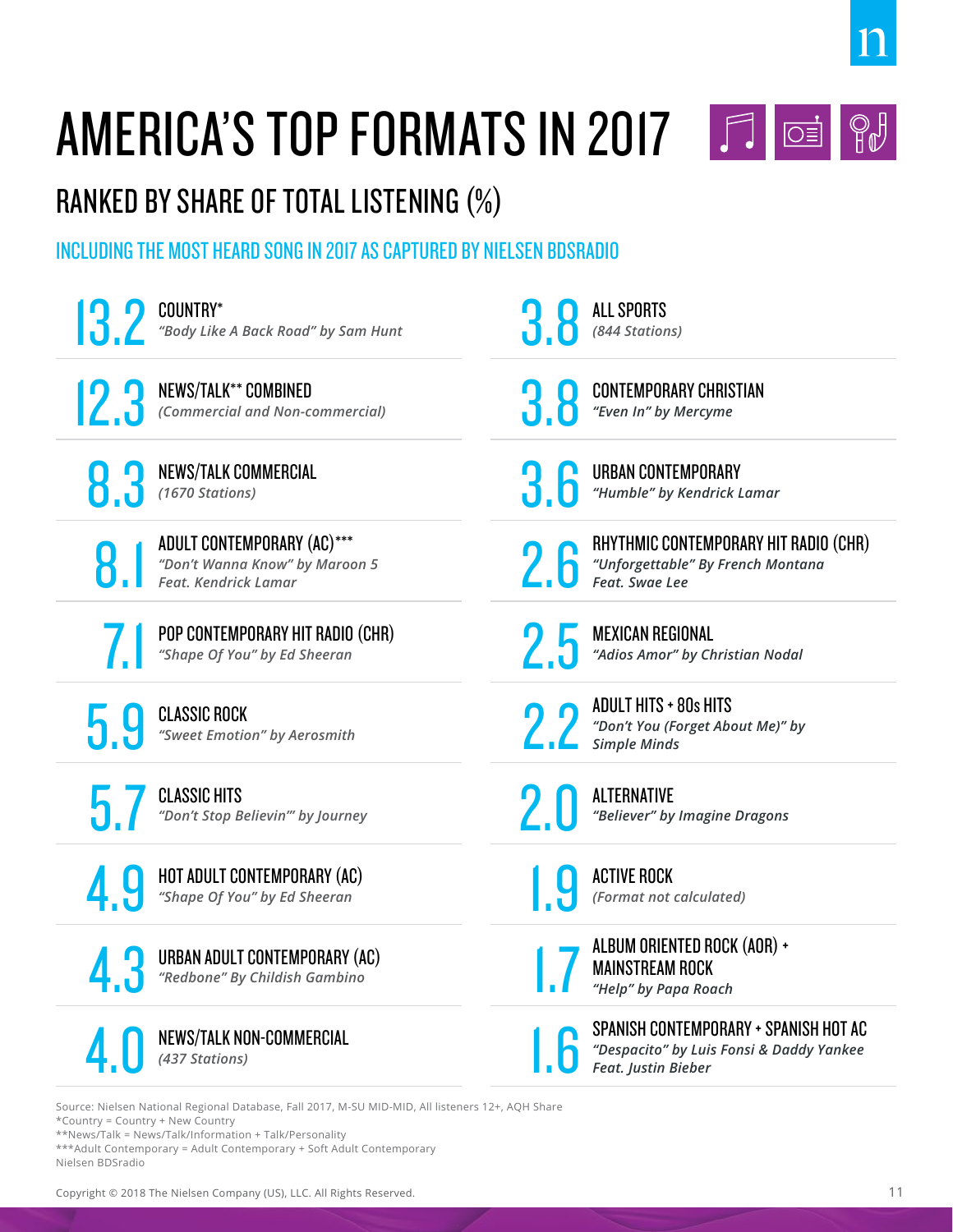## TOP 20 ADVERTISERS

## 2017 AD SPEND IN PPM MARKETS



Source: Nielsen Ad Intel powered by Media Monitors Jan 2017 – Dec 2017, Total Spend on 946 music-based radio stations in PPM markets (Station list excludes any News, Sports or Spanish Language Formats)





Source: Nielsen Ad Intel powered by Media Monitors Jan 2017 – Dec 2017, Total Spend on 162 Spoken Word radio stations in PPM markets

(Spoken word formats include All News, All Sports, News-Talk-Information and Talk/Personality)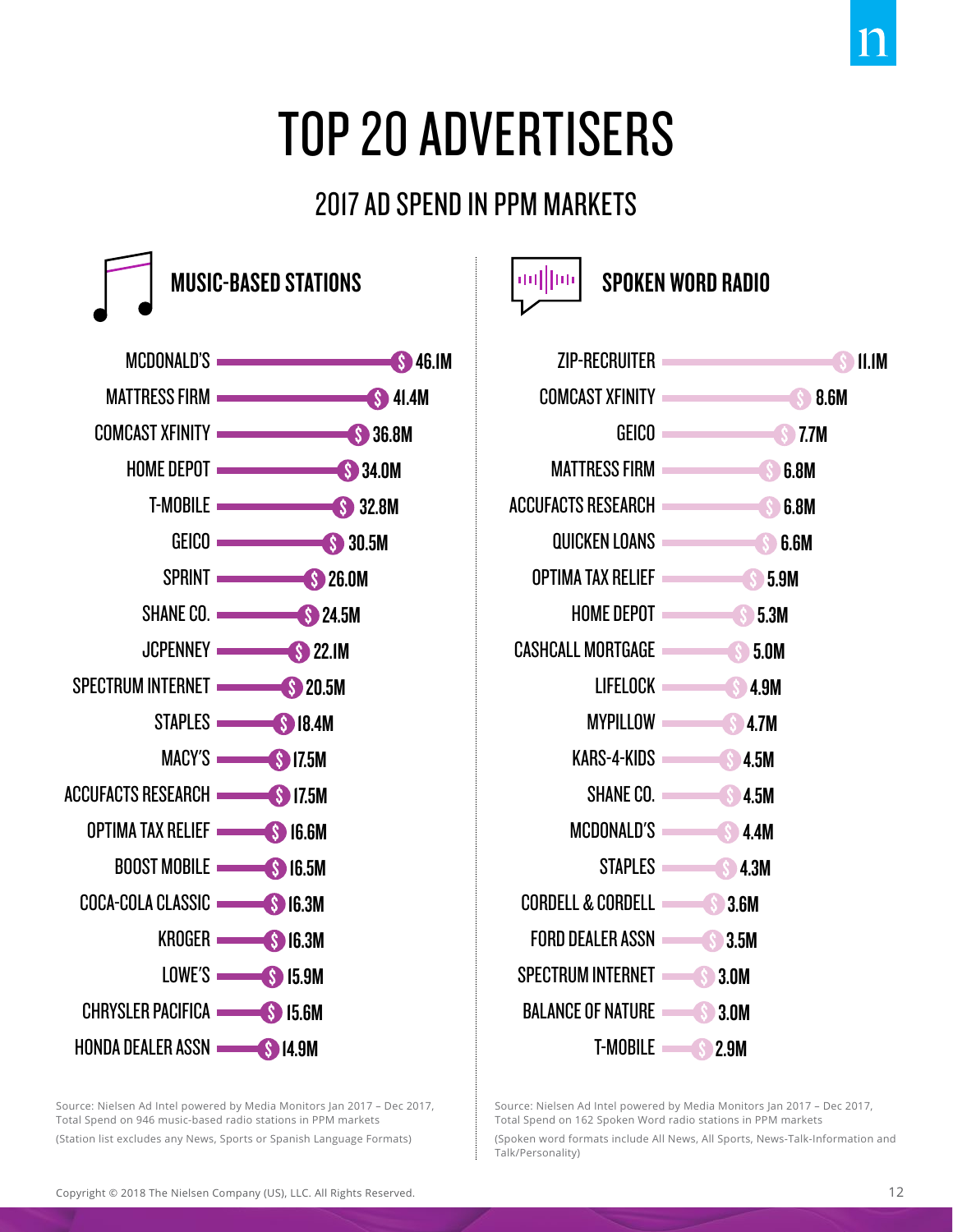# SOURCING & **METHODOLOGIES**

### SOURCING

Nielsen RADAR 136, March 2018 Nielsen National Regional Database, Fall 2017 Nielsen Scarborough USA+ Release 2 2017, Total (Jun16 - Nov17) Nielsen Ad Intel powered by Media Monitors January 2017 - December 2017 in PPM markets Nielsen Total Audience Report Q2 2017 Nielsen Comparable Metrics Report Q2 2017 Nielsen Netview census-level measurement Nielsen Electronic Mobile Measurement (EMM) panel (15,750+ respondents)

## **METHODOLOGIES**

On page 2, national 6+ cume was derived using an extrapolation of the difference in total radio cume by market type among teens 12-17. The Diary market 12-17 weekly cume (9.1 million) is 77% the size of the PPM market 12-17 cume (11.8 million). That same radio was used to project the Diary market 6-11 cume (8.8 million) at 77% the size of the PPM market 6-11 cume (11.4 million).

The combined national 6+ cume (270,041,150) is a combination of RADAR 136 national 12+ cume (248,302,000), NRD Fall17 Alaska + Hawaii 12+ cume (1,446,100), PPM markets Q4 2017 persons 6-11 cume (11,465,000) and Diary markets projected 6-11 cume (8,828,050). All data sourced to M-SU MID-MID.

Monthly reach comparisons on page 5 come from Scarborough USA+. The groupings include the following: Search sites = Google, Yahoo, Bing, AOL, Ask. Social media sites = Facebook, Instagram, Google+, Pinterest, Snapchat, Twitter, LinkedIn. E-commerce sites = Amazon, eBay, CraigsList, Groupon, LivingSocial. Video sites = YouTube, Netflix, Hulu. News sites = TheWeatherChannel, FOXNews, CNN, ABCNews, MSN, Huffington Post, CBSNews, NBCNews. Sports sites = ESPN, NFL or team website, MLB or team website, FOXSports, NBA or team website, NHL or team website, NASCAR, WWE, UFC, PGATOUR.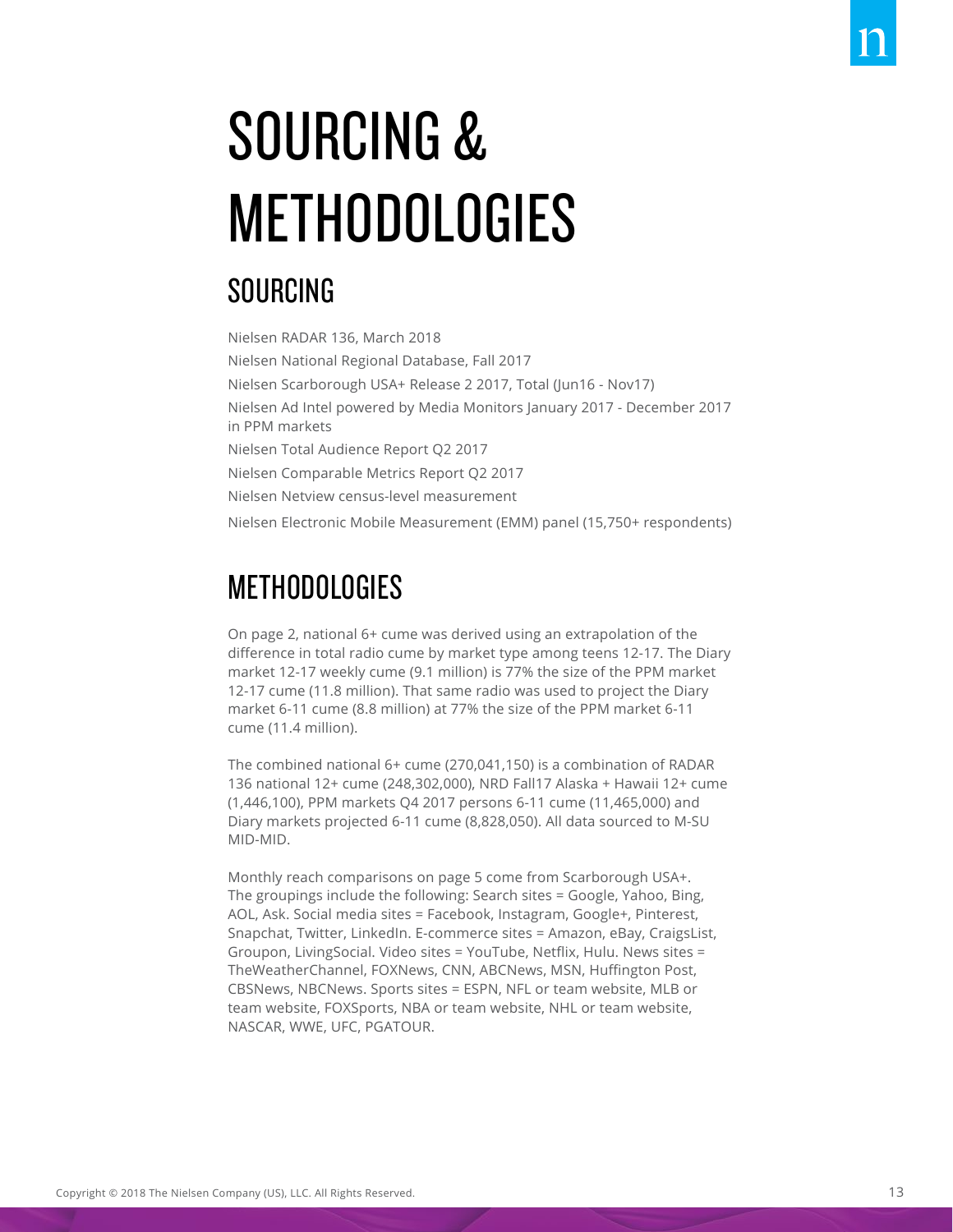Monthly Radio Estimates: Nielsen's Measurement Science group used statistical modeling techniques to estimate the total cume audience to radio in a four week period, as compared to the total cume audience to radio in an average week. The methodology utilized PPM panel data, and essentially measured how many people who where not exposed to radio in a single week might typically be exposed to radio over a consecutive four week period. A radio cume growth factor was then determined and applied to radio listening on a national basis.

Format definitions are supplied to Nielsen by U.S. government-licensed radio stations, their internet streams and HD Radio services, regardless of their status as Nielsen clients.

Only stations licensed in the U.S. are included in Audio Today. Nielsen's Portable People Meter (PPM) technology surveys respondents in the top 48 radio metros in the U.S. as of the Spring 2017 survey.

Nielsen's Diary service surveys respondents in the remaining 212 radio metros in the U.S. as of the Spring 2017 survey.

Radio airplay as measured by Nielsen BDSradio is captured by electronic monitoring of terrestrial radio stations in 150 U.S. markets.

Data used in this report is inclusive of multicultural audiences. Hispanic consumer audiences are comprised of both English and Spanish speaking representative populations.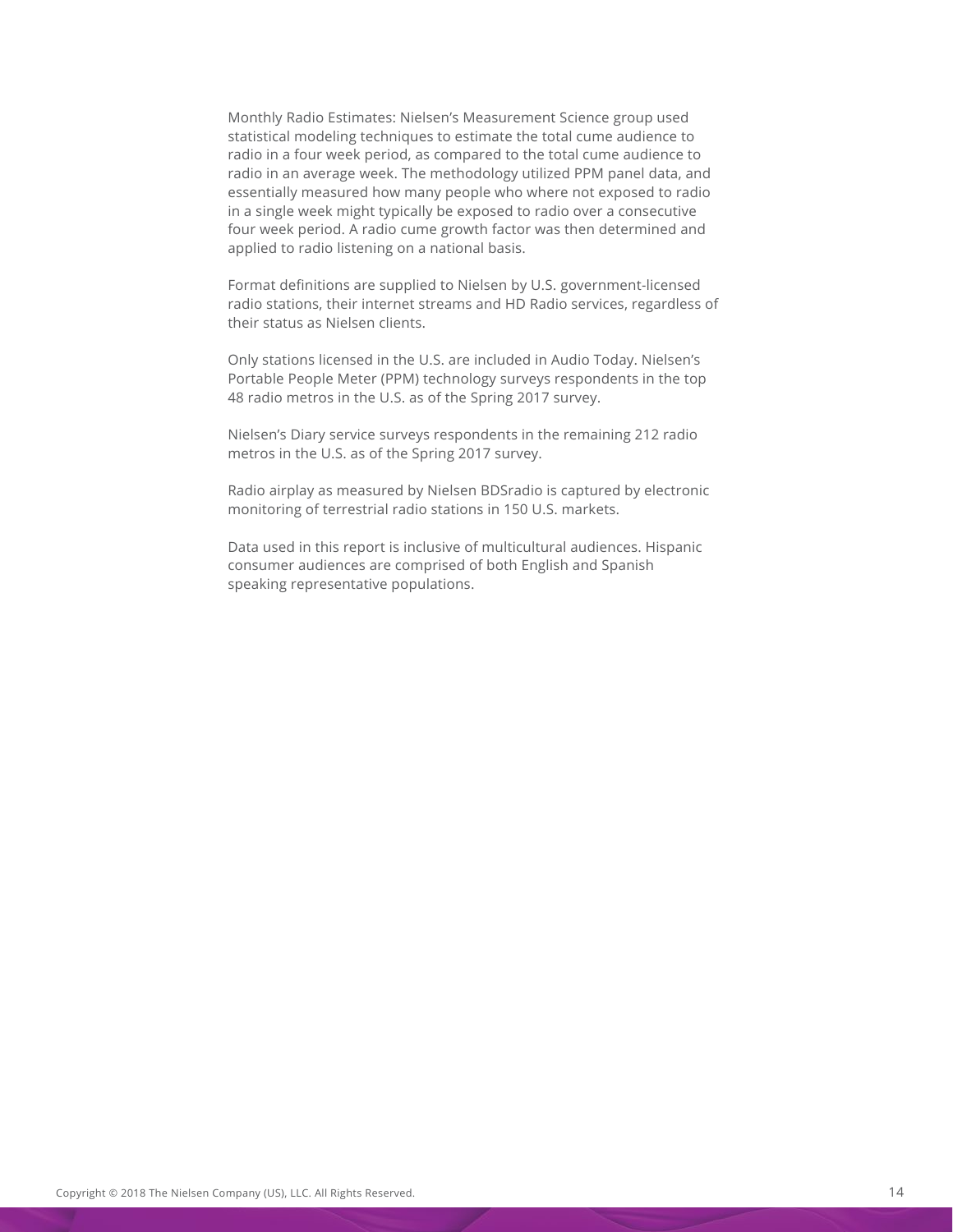### ABOUT NIELSEN

Nielsen Holdings plc (NYSE: NLSN) is a global measurement and data analytics company that provides the most complete and trusted view available of consumers and markets worldwide. Our approach marries proprietary Nielsen data with other data sources to help clients around the world understand what's happening now, what's happening next, and how to best act on this knowledge. For more than 90 years Nielsen has provided data and analytics based on scientific rigor and innovation, continually developing new ways to answer the most important questions facing the media, advertising, retail and fast-moving consumer goods industries. An S&P 500 company, Nielsen has operations in over 100 countries, covering more than 90% of the world's population. For more information, visit www.nielsen.com.



#### THE SCIENCE BEHIND WHAT'S NEXT™